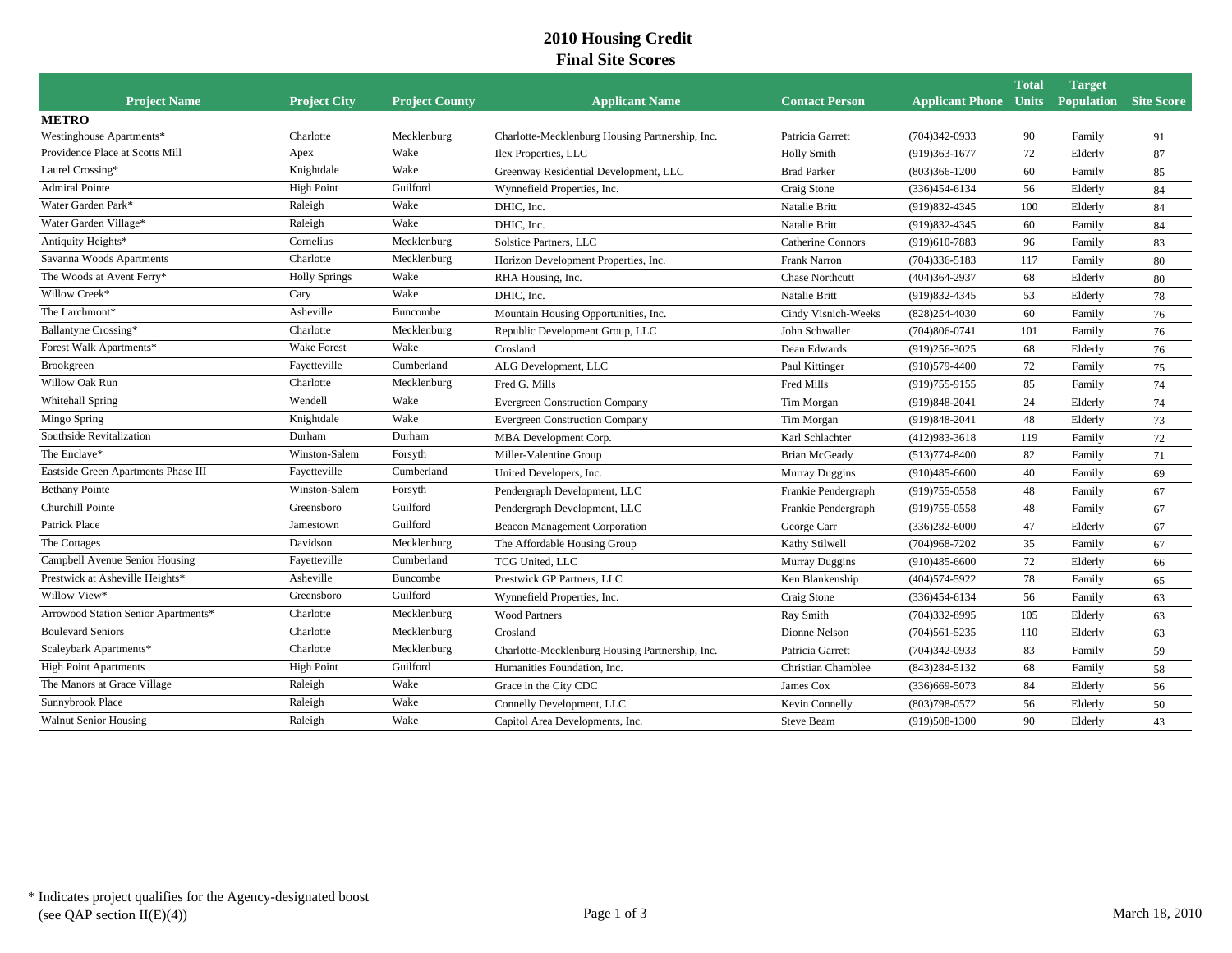## **2010 Housing Credit Final Site Scores**

|                                      |                     |                       |                                          |                       |                                                    | <b>Total</b> | <b>Target</b> |    |
|--------------------------------------|---------------------|-----------------------|------------------------------------------|-----------------------|----------------------------------------------------|--------------|---------------|----|
| <b>Project Name</b>                  | <b>Project City</b> | <b>Project County</b> | <b>Applicant Name</b>                    | <b>Contact Person</b> | <b>Applicant Phone Units Population Site Score</b> |              |               |    |
| <b>EAST</b>                          |                     |                       |                                          |                       |                                                    |              |               |    |
| Glenstal*                            | Jacksonville        | Onslow                | East Carolina Community Development Inc. | Keith Walker          | $(252)504-3996$                                    | 56           | Elderly       | 84 |
| Lake Ridge Commons*                  | Wilmington          | New Hanover           | Blue 22 Development                      | Andy Rosen            | $(919)622 - 2293$                                  | 75           | Elderly       | 82 |
| <b>Ellsworth Commons</b>             | Greenville          | Pitt                  | Workforce Homestead Inc.                 | Jim Yamin             | (919)810-0371                                      | 64           | Family        | 82 |
| Bowman Plantation*                   | Garner              | Johnston              | Guilford Financial Services, LLC         | Maida Renson          | $(336)373 - 0600$                                  | 48           | Elderly       | 81 |
| The Pointe at Cross Creek            | Wilson              | Wilson                | Pendergraph Development, LLC             | Frankie Pendergraph   | $(919)755 - 0558$                                  | 48           | Family        | 78 |
| Ravenswood Apartments                | Wilson              | Wilson                | SNW, LLP                                 | Stephanie Norris      | (919) 854-7990                                     | 72           | Family        | 78 |
| Carriage Hills                       | Lumberton           | Robeson               | Southland Partners LLC                   | Tom Honeycutt         | $(704)998 - 1189$                                  | 72           | Family        | 76 |
| Belle Meade*                         | Morehead City       | Carteret              | East Carolina Community Development Inc. | Keith Walker          | $(252)504-3996$                                    | 96           | Elderly       | 72 |
| Cleveland Green Apartments Phase II* | Garner              | Johnston              | United Developers, Inc.                  | <b>Murray Duggins</b> | $(910)485 - 6600$                                  | 40           | Family        | 72 |
| Covey Run Apartments Phase II        | Whiteville          | Columbus              | SNW, LLP                                 | Stephanie Norris      | (919) 854-7990                                     | 48           | Family        | 71 |
| Kenwood Glenn*                       | New Bern            | Craven                | Workforce Homestead Inc.                 | Jim Yamin             | (919)810-0371                                      | 76           | Elderly       | 71 |
| Abby Gardens                         | Kinston             | Lenoir                | Pendergraph Development, LLC             | Frankie Pendergraph   | $(919)755 - 0558$                                  | 48           | Elderly       | 71 |
| Pinnacle at Leland Commons           | Leland              | Brunswick             | PHG Holdings, LLC                        | Timothy Wheat         | $(561)627 - 2820$                                  | 76           | Family        | 70 |
| Parkside*                            | Southport           | Brunswick             | Southland Partners LLC                   | Tom Honeycutt         | $(704)998 - 1189$                                  | 72           | Family        | 70 |
| <b>Alderbrook Pointe</b>             | Washington          | Beaufort              | NRP Holdings LLC                         | Matt Shoemacher       | $(216)475 - 8900$                                  | 64           | Family        | 69 |
| <b>Emerson Square Apartments</b>     | Washington          | Beaufort              | Jenkins Properties Limited Partnership   | Ragan Ramsey          | (919)801-3047                                      | 72           | Family        | 69 |
| Cottage Square                       | Edenton             | Chowan                | Weaver-Kirkland Housing, LLC             | Linda Wall            | $(336)478 - 2273$                                  | 40           | Elderly       | 69 |
| Forest Edge Apartments Phase II      | <b>Tabor City</b>   | Columbus              | Caiseal Development, LLC                 | <b>Holly Smith</b>    | $(919)363-1677$                                    | 24           | Family        | 68 |
| <b>Eastbrook Senior Apartments</b>   | Wilmington          | New Hanover           | Housing and Economic Opportunities, Inc. | Michael Krause        | $(910)341 - 7700$                                  | 50           | Elderly       | 68 |
| Poyner Place                         | Kinston             | Lenoir                | <b>Evergreen Construction Company</b>    | Tim Morgan            | $(919)848 - 2041$                                  | 49           | Family        | 67 |
| <b>Wellington Pointe</b>             | Wallace             | Duplin                | NRP Holdings LLC                         | Matt Shoemacher       | $(216)475 - 8900$                                  | 64           | Family        | 64 |
| <b>Goldsboro Estates</b>             | Goldsboro           | Wayne                 | RHA Housing, Inc.                        | Gary Hammond          | $(770)481 - 0855$                                  | 60           | Family        | 64 |
| Waynefield                           | Goldsboro           | Wayne                 | <b>Bell Homes</b>                        | John Bell             | $(919)734-4321$                                    | 48           | Elderly       | 64 |
| <b>Tanner Pointe</b>                 | New Bern            | Craven                | NRP Holdings LLC                         | Matt Shoemacher       | $(216)475 - 8900$                                  | 72           | Family        | 60 |
| <b>Avery Pointe</b>                  | Southport           | <b>Brunswick</b>      | NRP Holdings LLC                         | Matt Shoemacher       | $(216)475 - 8900$                                  | 64           | Family        | 59 |
| Ashton Pointe*                       | Greenville          | Pitt                  | NRP Holdings LLC                         | Matt Shoemacher       | $(216)475 - 8900$                                  | 84           | Family        | 59 |
| The Villas at Manning Forest*        | Greenville          | Pitt                  | <b>Brad Queener</b>                      | <b>Brad Queener</b>   | $(843)358-4886$                                    | 64           | Elderly       | 59 |
| <b>Highland Park</b>                 | Morehead City       | Carteret              | East Carolina Community Development Inc. | Keith Walker          | $(252)504-3996$                                    | 120          | Family        | 58 |
| Pine Trail*                          | Leland              | <b>Brunswick</b>      | Greenway Residential Development, LLC    | <b>Brad Parker</b>    | $(803)366 - 1200$                                  | 60           | Family        | 53 |
| Jarvis Landing*                      | Jarvisburg          | Currituck             | The Affordable Housing Group             | Kathy Stilwell        | $(704)968 - 7202$                                  | 39           | Family        | 50 |
| Meadow Creek                         | Shallotte           | <b>Brunswick</b>      | Southland Partners LLC                   | Tom Honeycutt         | $(704)998-1189$                                    | 72           | Family        | 48 |
| Shipyard Village                     | Wilmington          | New Hanover           | Carr-Powell Properties, LLC              | Vernon Powell         | $(336)282 - 7200$                                  | 96           | Family        | 46 |
| Wilson Apartments                    | Wilson              | Wilson                | TCG Development Services, LLC            | Peter Behringer       | $(301)563 - 5562$                                  | 91           | Elderly       | 45 |